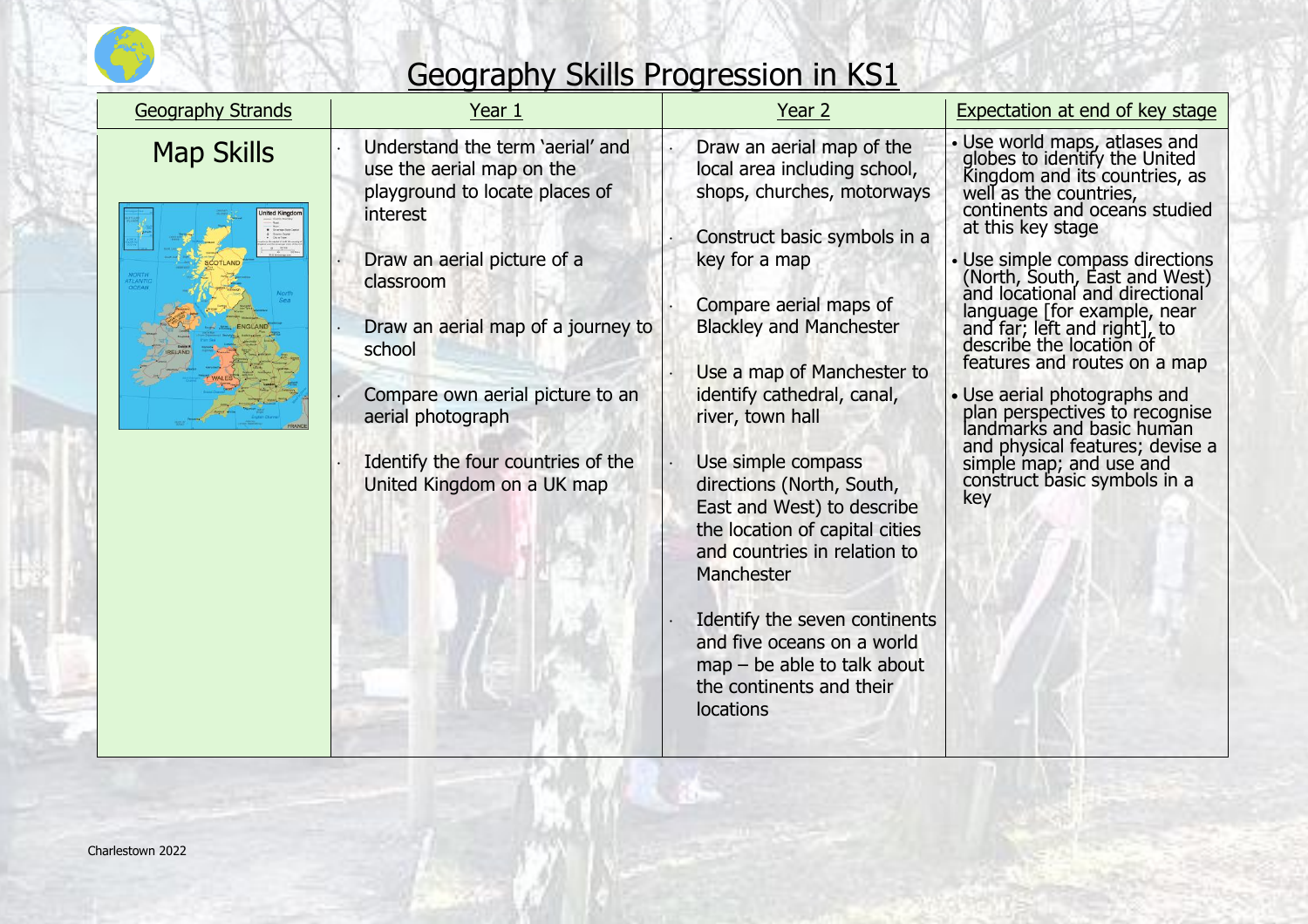

| <b>Fieldwork</b>        | Use near, far, left and right to<br>describe features on a journey to<br>school<br>Use fieldwork to identify: town,<br>shop, village, house, soil,<br>vegetation<br>Identify and measure daily<br>weather patterns in our local area<br>including temperature, rainfall and<br>wind | Use fieldwork to identify:<br>city, town hall, cathedral<br>Use fieldwork to identify<br>lakes, vegetation, hills,<br>forest, valley<br>Use pictures and maps to<br>recognise landmarks and<br>basic human and physical<br>features of a non-European<br>city (Sydney)                     | Use simple fieldwork and<br>observational skills to study<br>the geography of their<br>school and its grounds and<br>the key human and physical<br>features of its surrounding<br>environment.                         |
|-------------------------|-------------------------------------------------------------------------------------------------------------------------------------------------------------------------------------------------------------------------------------------------------------------------------------|--------------------------------------------------------------------------------------------------------------------------------------------------------------------------------------------------------------------------------------------------------------------------------------------|------------------------------------------------------------------------------------------------------------------------------------------------------------------------------------------------------------------------|
| Locational<br>Knowledge | Name and locate the four countries<br>and capital cities of The United<br>Kingdom.                                                                                                                                                                                                  | Understand the location of<br>coasts, cliffs, hills,<br>mountains, valleys and lakes<br>Understand the location of<br>the four capital cities of the<br>UK in relation to Manchester<br>(North, South, East or West)<br>Name and locate the world's<br>seven continents and five<br>oceans | Name and locate the<br>world's seven continents<br>and five oceans<br>Name, locate and identify<br>characteristics of the four<br>countries and capital cities<br>of the<br>United Kingdom and its<br>surrounding seas |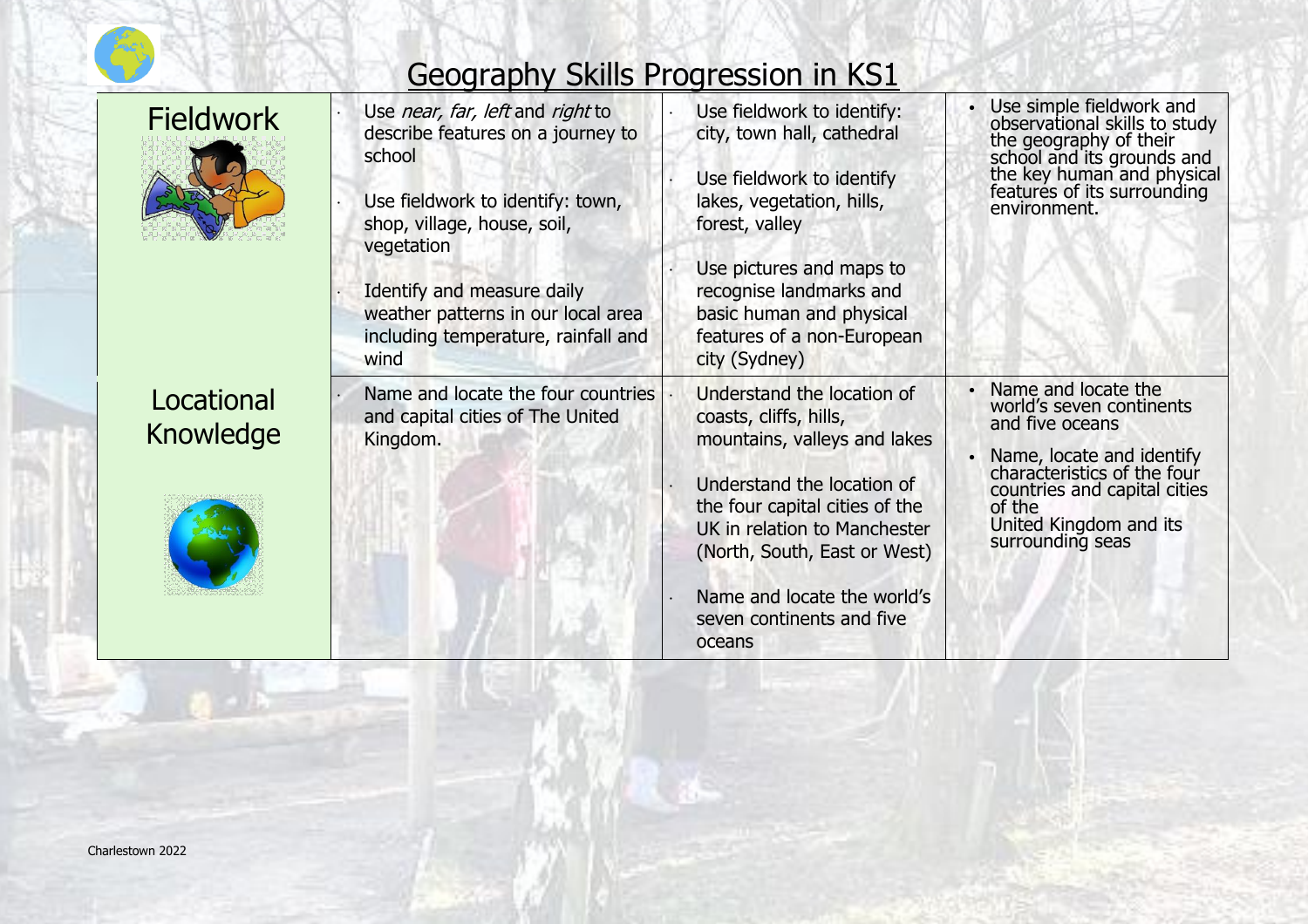



Place Knowledge • Understand some human and physical features in my local area



- Understand geographical similarities and differences between Manchester and **Blackley**
- Understand that a city has to have a cathedral and a town hall
	- Identify and sort geographical similarities and differences between Manchester and a small area of the UK (The Lake District)
- Identify and sort geographical similarities and differences between Manchester and a non-European city (Sydney)
- Understand the difference between a city, country and continent

• Understand geographical similarities and differences through studying the human and physical geography of a small area of the United Kingdom, and of a small area in a contrasting non-European country